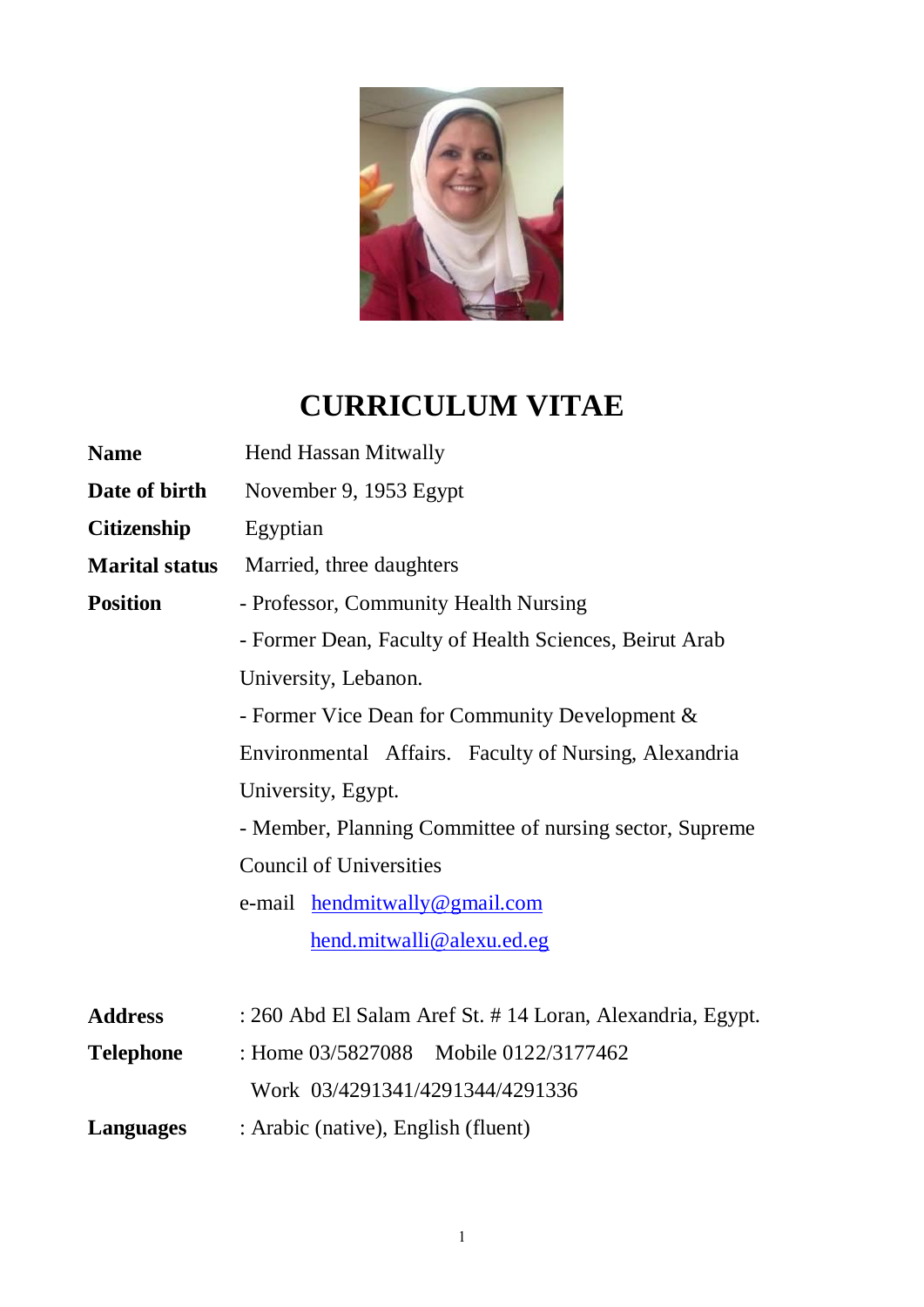## **DEGREES**

- B.Sc. Nursing, Alexandria University, June 1974.
- M.Sc Public Health Nursing, Alexandria University, 1983.
- D.N Sc Public Health Nursing, Alexandria University, 1989.

## **THESES**

Master of Science in Public Health Nursing:

 "Study of the factors affecting decision-making among different family members regarding the use of a specific birth control method in Alexandria"

Doctorate of Public Health Nursing:

 "Assessing performance of nurses working in maternal and child health centers in Alexandria during their conduction of vaccination sessions"

## **ACADEMIC EXPERIENCE**

- February 1976 to July 1983: Clinical instructor, Public Health Nursing Dept., Higher Institute of Nursing, Alexandria University, Egypt.
- July 1983 to March 1989: Assistant Lecturer, Public Health Nursing Dept., Higher Institute of Nursing, Alexandria University, Egypt.
- March 1989 to March 1994: Lecturer, Public Health Nursing Dept., Higher Institute of Nursing, Alexandria University, Egypt.
- October 1992 to January 1996, Faculty staff member in Nursing Science Unit "Community Health Nursing", Faculty of Science, Qatar University, Doha, Qatar.
- April 1994 to January 2001: Associate Professor, Community Health Nursing Dept., Faculty of Nursing, Alexandria University, Egypt.
- February 2001 till November 2013: Professor in Community Health Nursing Dept., Faculty of Nursing, Alexandria University, Egypt.
- September 2002 to September 2004: Vice Dean for Community Development and Environmental Affairs.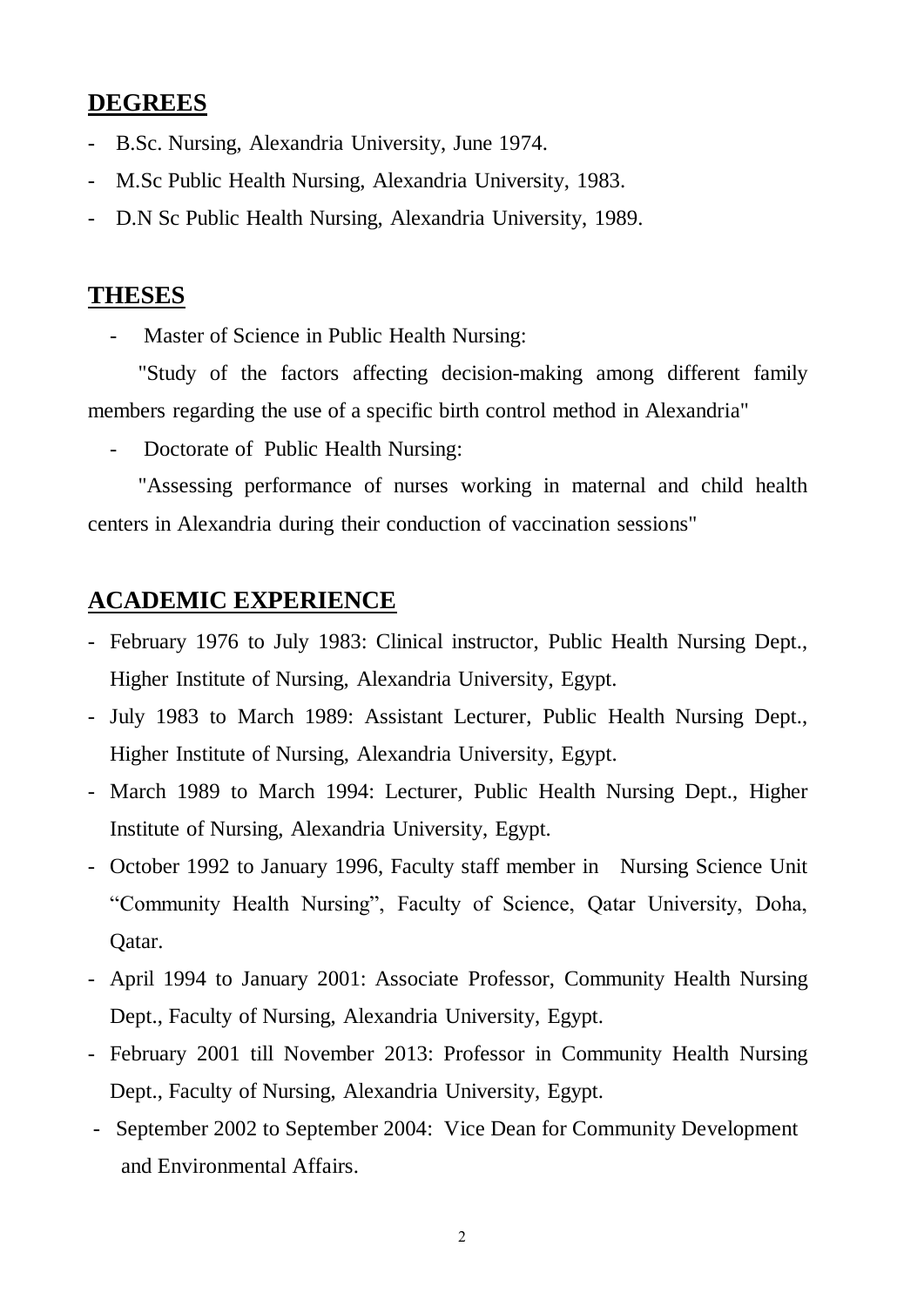- September 2004 to January 2005: Professor, Faculty of Nursing, Philadelphia University, Jordan.
- September 2007 till August 2013: Dean, Faculty of Health Sciences, Beirut Arab University, Lebanon
- November 2013 till now: Professor Emeritus in Community Health Nursing Dept., Faculty of Nursing, Alexandria University, Egypt.

## **TEACHING THE FOLLOWING COURSES:**

 - March 1989 till now: "Community Health Nursing" courses for the undergraduate students at Faculty of Nursing, Alexandria University, Egypt.

- June 1989: "Community Health Nursing" and "Educational Strategy in Nursing" for the Master students at Menofia University, Egypt.
- December 1989 and March 1990: Faculty consultant with Project Hope to teach "Maternal and Child Care" and "Community Health Nursing" at Assuit University, Egypt.
- May/ June 1990: Faculty consultant with Project Hope to teach "Pediatric Nursing" at Tanta University, Egypt.
- July 1990: "Community Health Nursing Administration" for Doctorate students at Assuit University, Egypt.
- 1992 to January 1996: "Community Health Nursing", "Health Education" and "School Health" for Qatar University students, Qatar.
- Participated in teaching the Master students in the Master Program for the Faculty of Nursing, Alexandria University in the following courses "Community Health Nursing", "Nursing Theories", "Family, Demography and Society" and "Community Health Problems", since 1996 till 2007.
- Participated in teaching "Community Health Nursing" for the undergraduate students from "Teshreen University" Arab Republic of Syria, in the Faculty of Nursing, Alexandria University, Alexandria, in the academic year 1997, 1998.
- September 2007 till 2013: Teaching the following courses, "Community Health", "Educational Strategies for Nurses", "Communication skills" and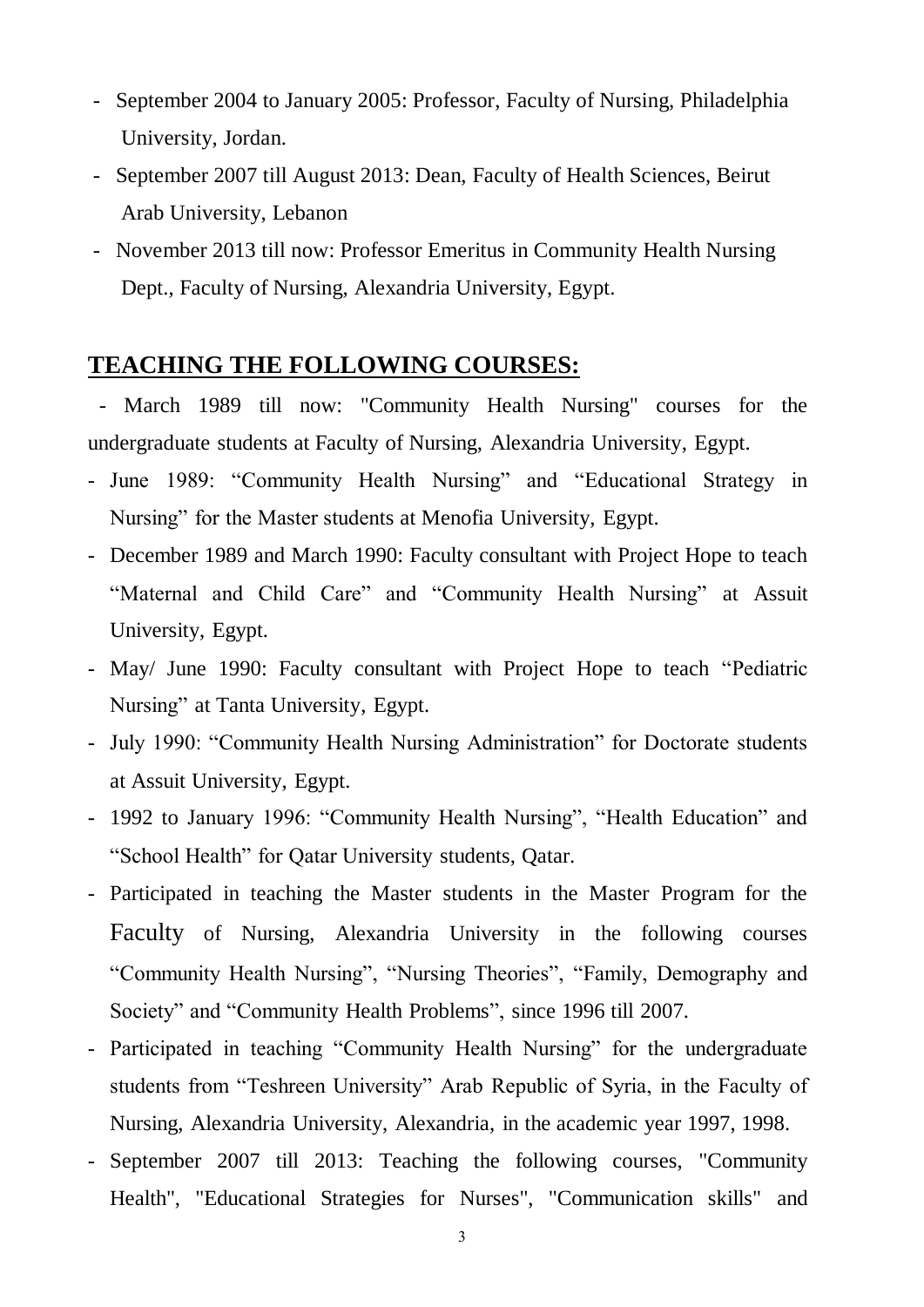"women health" for undergraduate students at the Faculty of Health Sciences, Beirut Arab University.

- Participated in Ph. D courses for the community health nursing students, Alexandria University, from September 2013 till now.
- Participated in Master Program for the community health nursing students, Alexandria University, from September 2013 till now.
- Participated in Diploma Program for the community health nursing students, Alexandria University, from September 2013 till now.

# **CO-SUPERVISOR FOR THE FOLLOWING THESES:**

- 1. Impact of occupational hazards on the health status of workers in petroleum industries in Alexandria and activities adopted to overcome these hazards. D N Sc, Alexandria University, 1996 – 2002.
- 2. Epidemiological study of scholastic underachievement among primary school children in Alexandria: Prevalence and causes. M Sc, Alexandria University, 1997-1999.
- 3. Knowledge and attitude of secondary technical nursing school students towards pre-marital counseling in Alexandria. M Sc, Alexandria University, 1998 – 1999.
- 4. Effect of agricultural work on the health status of preparatory school children. M Sc, Alexandria University, 2001 - 2004.
- 5. The effect of nursing interventions on meeting the health needs of the blind school children. D N Sc, Alexandria University, 2002 till 2006.
- 6. Factors influencing compliance with iron supplementation among anemic pregnant women. M Sc, Tanta University, 2003 till 2006.
- 7. Development of standards for school health nursing practice in Alexandria. D N Sc, Alexandria University, 2005 till 2007.
- 8. Relationship between rural women's perception about osteoporosis and their life styles. M Sc, Tanta University, 2005 till 2008.
- 9. Impact of applying safety measures on the occurrence of agricultural hazards among preparatory school pupils. D N Sc, Alexandria University, 2006 till 2009.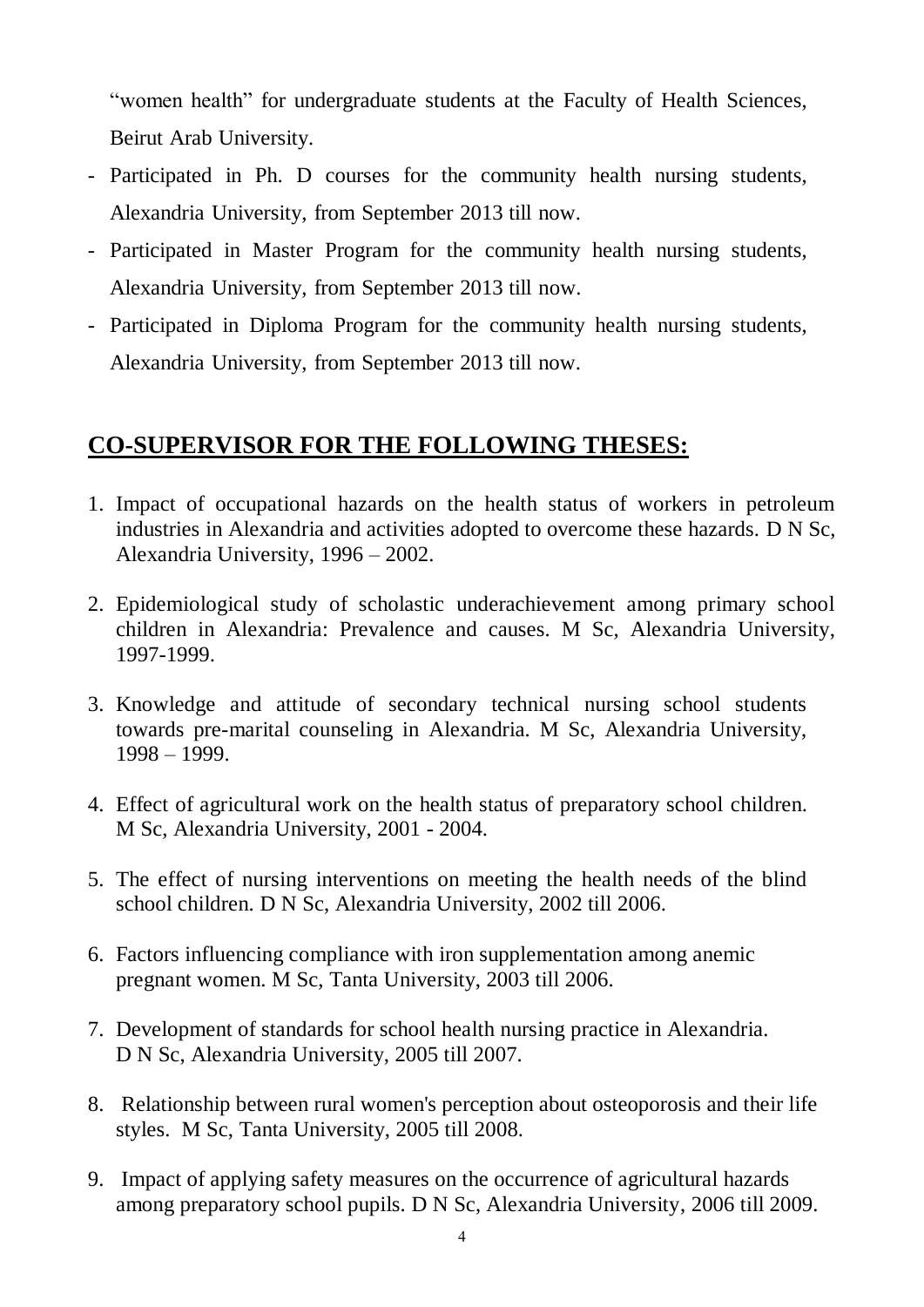- 10. Activity patterns of residents in elderly homes. M Sc, Alexandria University, 2006 till 2008.
- 11. Assessment of preschool children health status in Alexandria squatter areas. M Sc, Alexandria University, 2006 till 2008.
- 12.Evaluation of patient safety standards implemented in family health centers in Alexandria, D N Sc, Alexandria University, 2014 till 2016.
- 13.Pupils Maltreatment in the Governmental Preparatory Schools in Beni-Suef City, M Sc, Alexandria University, 2014 till 2016.
- 14.Factors associated with under nutrition among children attending primary health care settings in Alexandria, M Sc, Alexandria University, 2014 till 2017.
- 15.Assessment of premarital care services in primary health care settings in Alexandria, M Sc, Alexandria University, 2014 till 2017.
- 16.Prevalence on non-communicable diseases risk factors among Alexandria University students, D N Sc, Alexandria University, 2015 till now.
- 17.Assessment of support services provided to parents of children with cancer by hospitals and non-governmental organizations in Alexandria, M Sc, Alexandria University, 2018 till 2019.
- 18.Communication barriers with parents regarding reproductive health issues from the adolescents' perspective in Alexandria. M Sc, Alexandria University, 2018 till 2020.
- 19.Developing Standards for Home Health Care Nursing Practice in Alexandria Governorate, D N Sc, Alexandria University, 2020 till now.

# **PARTICIPATED IN THE FOLLOWING WORKSHOPS**

- 1- "Development Program to Improve Evaluation of Clinical Experience", Higher Institute of Nursing, Alexandria University, March 1976.
- 2- "Instructional Methodology", African Health Training Institution Project (AHTIP), University of North Carolina at Chapel Hill and Alexandria University, January 1978.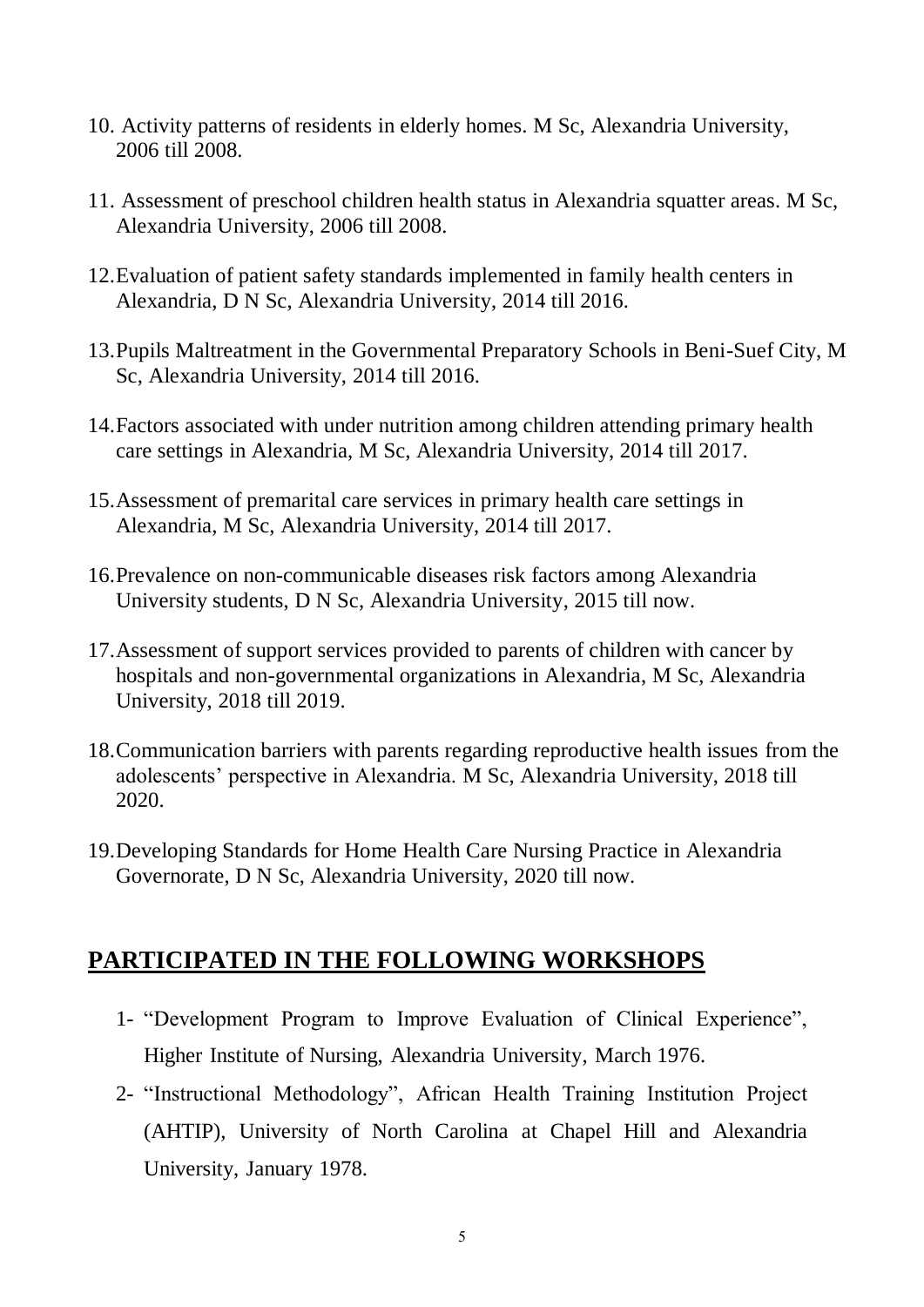- 3- "Introduction to Health Assessment in Primary Health Care", Higher Institute of Nursing, Alexandria University and Project Hope, Alexandria, July 1978.
- 4- "Diarrhoeal Diseases Control", WHO Supervisory Skills Training Course and Alexandria University, April/ May 1983.
- 5- "Primary Health Care", WHO and Higher Institute of Nursing, Alexandria University, February 1987.
- 6- "Women, Water and Sanitation: Community Participation", Taskforce meeting, Social Research Center, American University in Cairo and the International Development Research Center, Canada, Alexandria, June 1990.
- 7- "Training Workshop on Psychological Counseling in the Context of HIV Infection, AIDS and Related Diseases" WHO and Higher Institute of Nursing, Alexandria University, September 1990.
- 8- "Community Health Nursing", Palestine Red Creacent Society, Falouja Nursing Institute, Cairo, June/July 1991.
- 9- "Students Evaluation", Ein Shams University and Project HOPE, Cairo, April 1992.

10-"Trends in School Health Services: Recommended Nursing Role" in Higher Institute of Nursing, Cairo University, November 1996.

11-"Increasing the Nutritional, Compositional and Hygienic Knowledge of Egyptian Consumers" , High Institute of Public Health, December, 1996.

12-"Strengthening CDD in Medical Education" Management of Childhood Illness (IMCI) organized by the Central Department of Primary Health Care in the Ministry of Health and Population, at the Faculty of Nursing, Alexandria University, Alexandria, February 1999.

13-The Organizing Committee for the workshop about "Nursing Issues in Egypt: Future View for University Education and Training" organized by the Faculty of Nursing, Alexandria University and the Medical Committee in the Supreme Council of Universities, Alexandria, April 1999.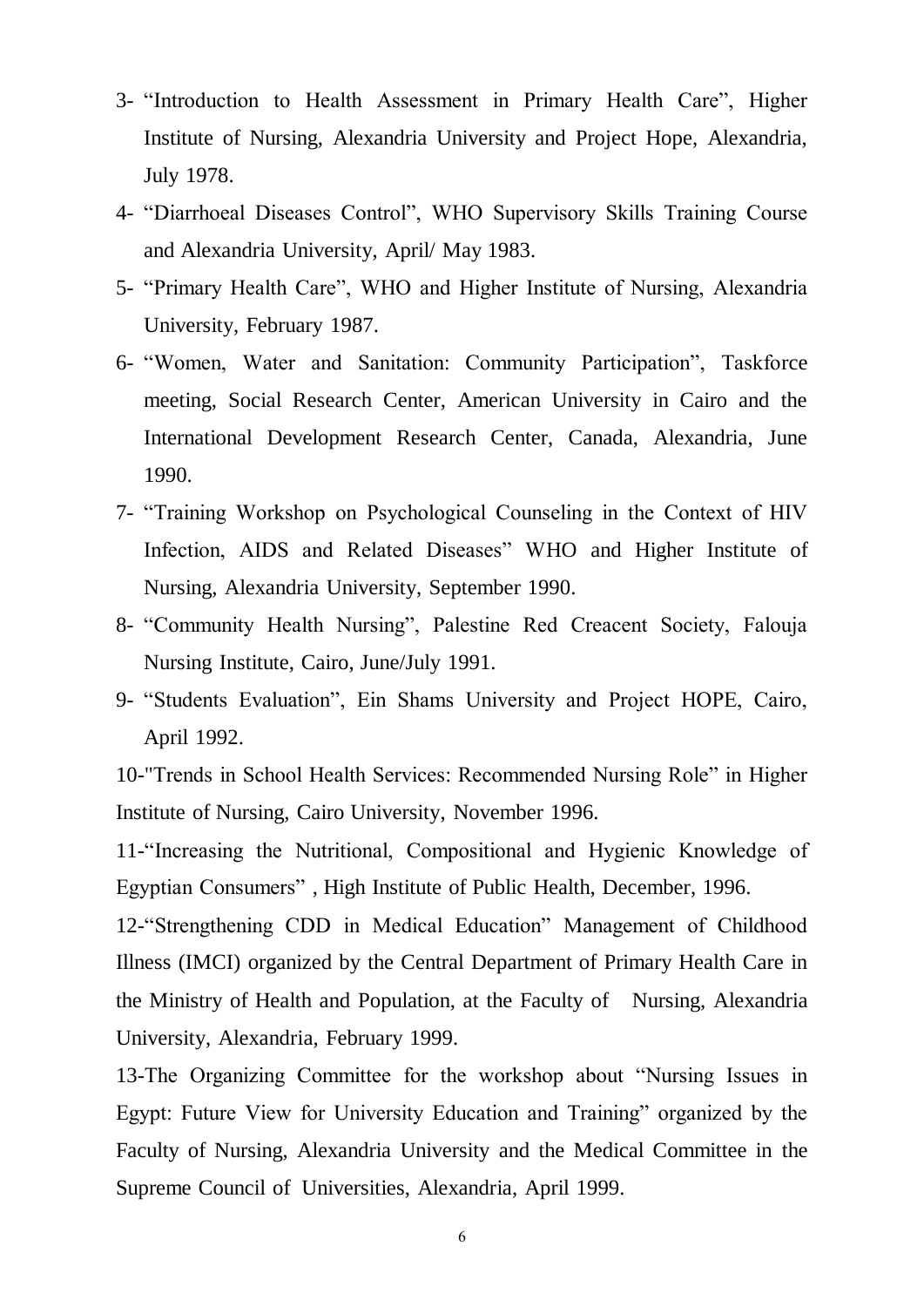14-"Planning Nursing School Curriculum Development for Essential Maternal and Child Health Care" as a part of the Competency-based Skills in Nursing Education for Mothers and Neonates. Organized by The Ministry of Health and Population, the Faculty of Nursing and John Snow Inc., Alexandria, July 1999. 15-"Training of trainers" as a part of the Competency-based Skills in Nursing Education for Mothers and Neonates. Organized by The Ministry of Health and Population, the Faculty of Nursing and John Snow Inc., Alexandria, October 1999.

16-"Planning nursing faculties' curriculum to improve teaching basic care for mothers and neonates" as a part of the Competency-based Skills in Nursing Education for Mothers and Neonates. Organized by The Ministry of Health and Population, the Faculty of Nursing and John Snow Inc., Alexandria, April 2000. 17-"Leadership challenges, the nursing faculties are facing" held at the Faculty of Nursing, Alexandria University, October 2003.

18- "Effective Teaching Skills", organized by JHPIEGO and SCU as part of Health Workforce Development Project, Alexandria, March 2004.

19- "Law Affairs in Universities", organized by Faculty and Leadership Development Project, Alexandria, March 2005.

20- "Decision Making and Problem Solving", organized by Faculty and Leadership Development Project, Alexandria, April 2005.

21- " Developing Management Competencies", organized by Faculty and Leadership Development Project, Alexandria, July 2005.

22- " Financial Affairs", organized by Faculty and Leadership Development Project, Alexandria, July 2005.

23- "Operational Planning Meeting for Project Implementation Committees" Faculties of Nursing, organized by Health Workforce Development Project (HWD) and SCU, 6<sup>th</sup> October City, September 2005.

7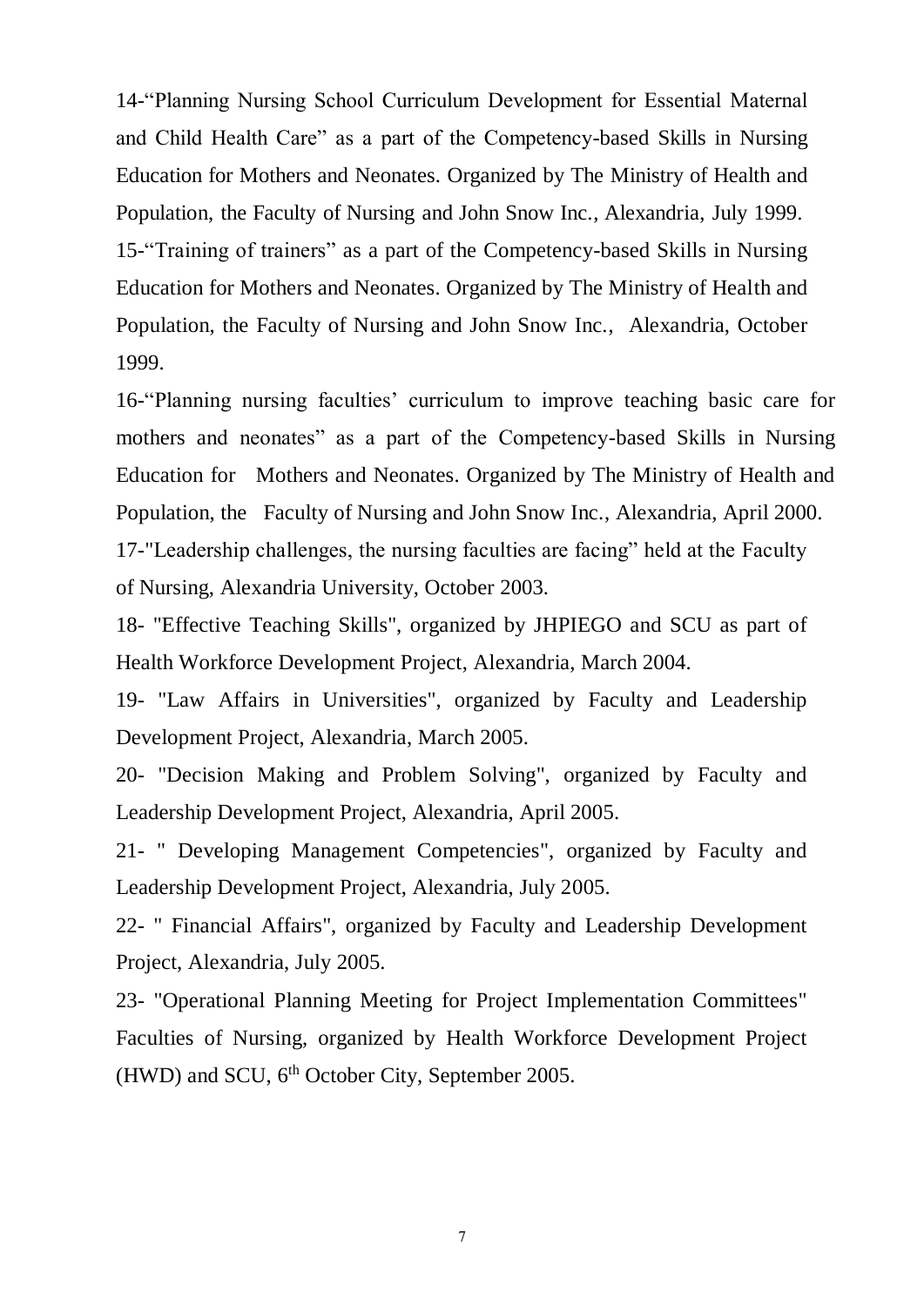#### **PARTICIPATED IN THE FOLLOWING CONFERENCES**

- 1- The International Scientific Nursing Congress (First, Second and Third), "Women and Health" May 1990, "Health Promotion" July 1991, "Nursing as a Profession" Alexandria University, Egypt. July 1992. "Member of the Organizing Committee. "
- 2- The Fourth International Scientific Nursing Congress, "Ethical Issues in Nursing", Higher Institute of Nursing, Alexandria University, June 1993.
- 3- Cairo University Conference for Improving the Graduate Studies "Graduate Studies and Challenges of the 21<sup>st</sup> Century", Cairo University, April 1996.
- 4- The Fifth International Scientific Nursing Congress, "Quality Care Nursing: Today and Tomorrow", Faculty of Nursing, Alexandria University, November 1996. "Member of the Organizing Committee. "
- 5- Alexandria University Conference for "Improving the Post Graduate Studies and Scientific Research", the High Institute for Graduate Studies and Research, Alexandria University, Alexandria, February 1998.
- 6- "The Ninth International Congress on Women's Health Issues" Organized by the Faculty of Nursing, Alexandria University in collaboration with "The International Council on Women's Health Issues (ICOWHI)" , Alexandria, June 1998. "Member of the Organizing Committee and the Publishing Committee."
- 7- The Fourth International Annual Congress about "Fertility Management in the 21<sup>st</sup> Century" organized by the International Fertility Center, Alexandria, October 1999.
- 8- The Seventh International Scientific Nursing Congress about "Toward the Advancement of the Nursing Profession in the Third Millennium" Faculty of Nursing, Alexandria University, November 2000. "Member of the Organizing Committee. "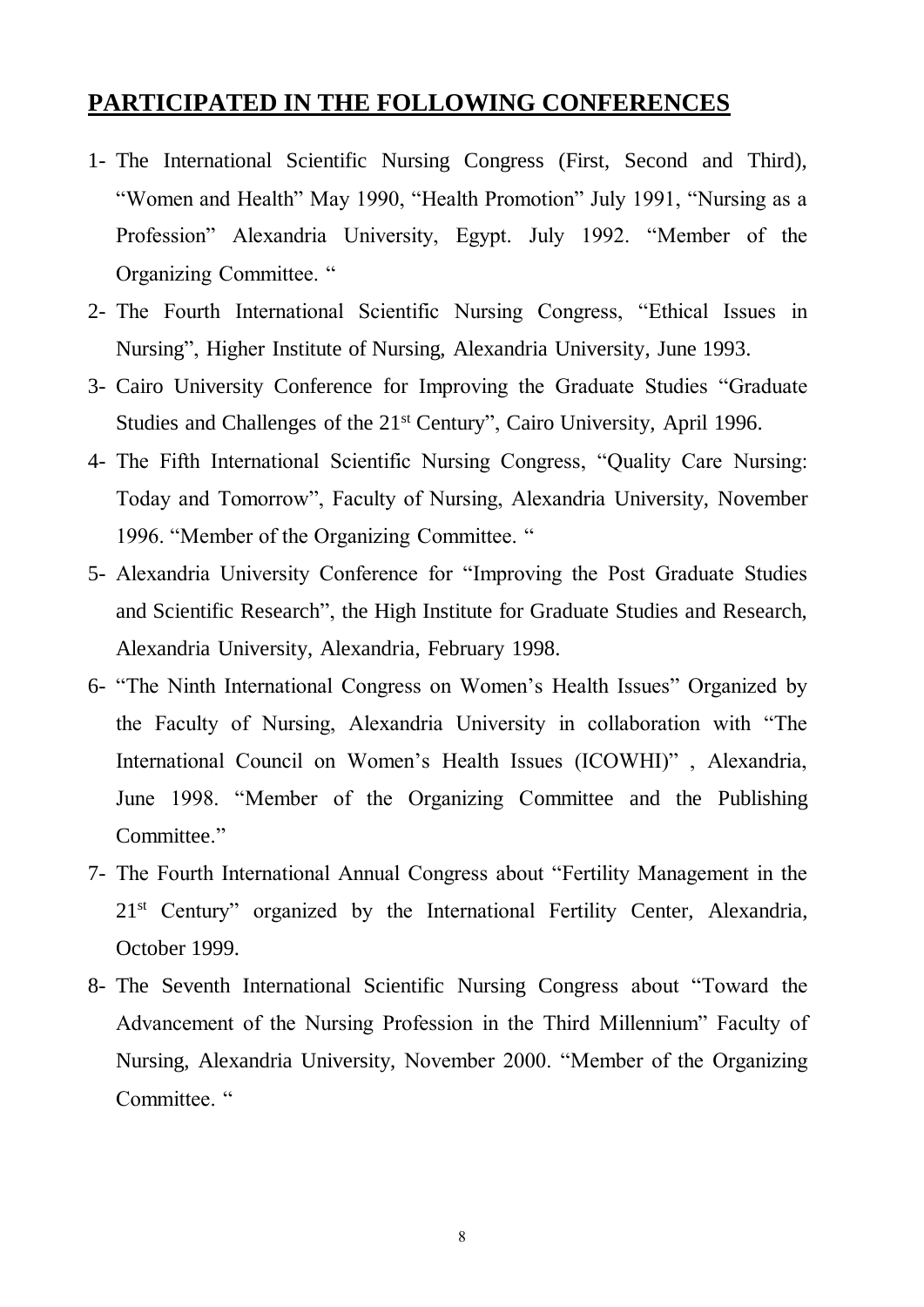- 9- The International Conference on "The Ethical and Social Responsibilities in Science and Technology" organized by the Bibliotheca Alexandrina and MURS\_International, October 2002.
- 10- "Violence among children and adolescents, causes and intervention", organized by "Child Mental Health Association" and "Eastern Mediterranean Association for children and adolescents, Alexandria, March 2003.
- 11- The 17<sup>th</sup> International Annual Scientific Meeting of Obstetrics and Gynecology Department- Faculty of Medicine, University of Alexandria, April 2003.
- 12- Tempus-MEDA Regional Conference about "Higher Education Cooperation and Intercultural Dialogue across the Mediterranean" at Bibliotheca Alexandrina, October 2003.
- 13- The 7<sup>th</sup> Jordanian International Congress of Obstetrics and Gynecology, "Update in Women's Care", Amman, Jordan, September/ October 2004.
- 14- Developing the Nursing Workforce in Lebanon, "Challenges and Opportunities", American University of Beirut, School of Nursing, June 2008.
- 15- The 15<sup>th</sup> Science Meeting, "Science in the 21<sup>st</sup> Century", The Lebanese Association for the Advancement of Science and The National Council for Scientific Research, The American University of Beirut, Lebanon, November 2008.
- 16- The 10<sup>th</sup> anniversary of the network and the biannual meeting of the NCPNN, National Collaborative Perinatal Neonatal Network, Beirut, Lebanon, November 2008.
- 17- Faculty of Medicine, Beirut Arab University," Medical Education: Challenges and Future", Beirut, Lebanon, April 2009
- 18- The First Medical Congress on Geriatrics and Gerontology, "Improving Quality in Elderly Care", Dar Al-Ajaza Al-Islamia Hospital, Beirut, Lebanon, October 2009.

9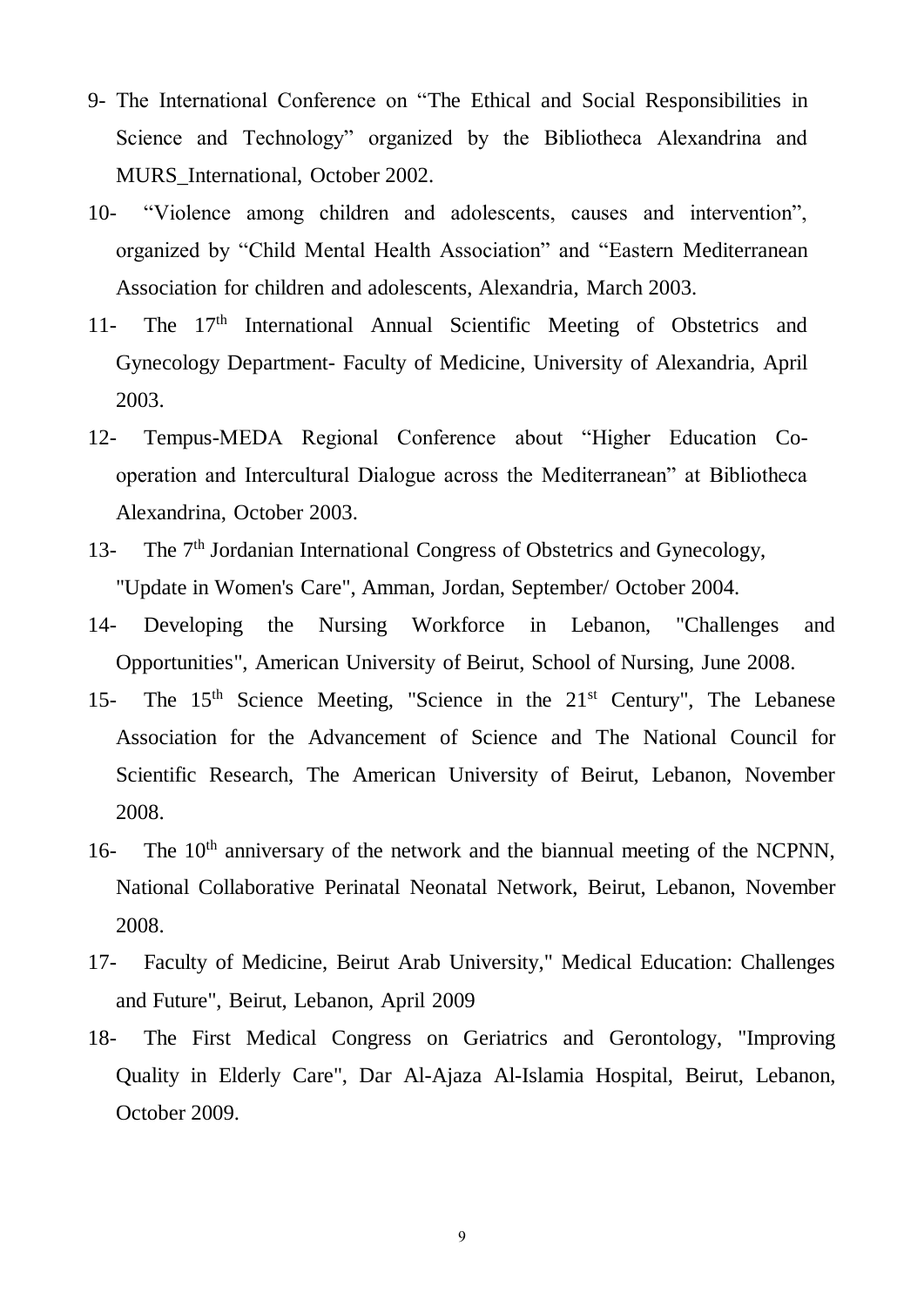- 19- The 16th International Scientific Conference, The Lebanese Association for the Advancement of Science and The National Council for Scientific Research, Beirut Arab University, Lebanon, November 2009.
- 20- The 14<sup>th</sup> International Scientific Nursing Conference in Collaboration with Kennesaw University, "Nursing role in leading and advancing The Global Health", Faculty of Nursing, Alexandria University, December, 2017.
- 21- The 15th International Scientific Nursing Conference, "Interdisciplinary Health Care: Closing the Gap and Enhancing the Quality", Faculty of Nursing, Alexandria University, August, 2019.

## **PARTICIPATED IN THE FOLLOWING ACTIVITIES**

- 1. The Committee for recruiting the new students in the Faculty of Nursing, Alexandria University, Egypt, starting from 1990/1991 till now.
- 2. The Seventh International Training Course for African Nurse Leaders, Ministry of Health, Cairo and JICA, "Modern Management Techniques in Nursing" November/December 1991.
- 3. "Breast Feeding Techniques" for nurses working at Shatby Maternity Hospital and Children University Hospital in Alexandria University as a part of inservice training program about "Breast Feeding" sponsored by WHO/ UNICEF, Egypt. December 1991 and January 1992. ( Lecturer)
- 4. "Breast Feeding and Child Survival" through the workshop…p about "The Electronic Microscope and Maternal and Child Health" in the Faculty of Science, Qatar University, Qatar. February 1994 . ( Lecturer)
- 5. The International Day of Nursing in Qatar University, Qatar. May 1993/ May 1994,( Preparation & Organizing Committee)
- 6. Training Program in Computer in the following:
- Introduction to computer using program of professional write November-December 1992.
- Statistical analysis using SPSS/Pc program. April- May 1993.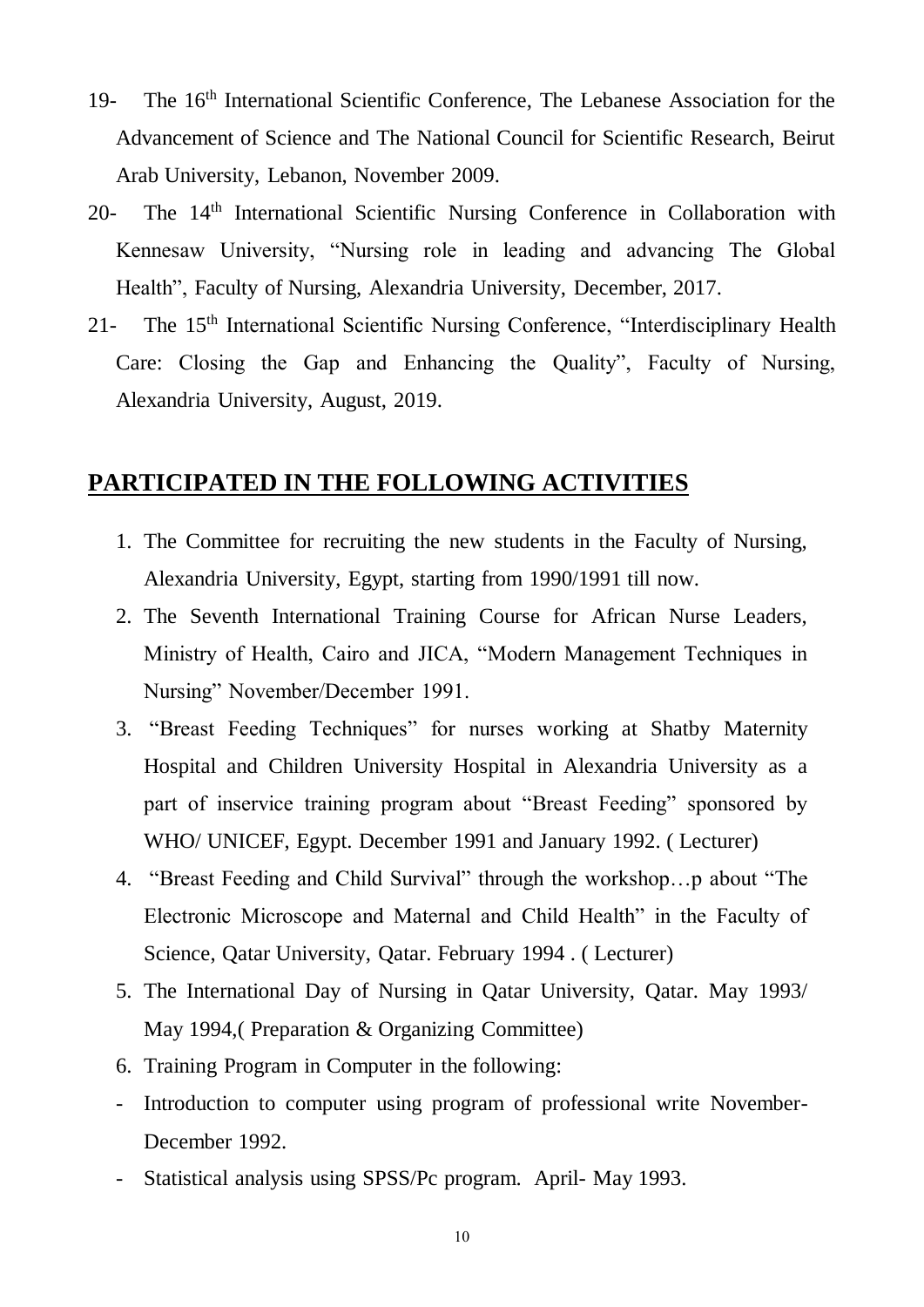- Win-word 2000, November 2001.
- Power Point, April 2005.
- ICTP, April June 2006
- 7. Participated with the working group in the committee for evaluating the "Current situation in the field of Public Health" related to the "Supreme Counsel of Planning" Doha, Qatar December 1994- June 1995.
- 8. Participated with the working group in the committee for initiating program of Bachelor degree in Food Science and Nutrition. Faculty of Science, Qatar University 1994-1995-1996.
- 9. Participated with the working group in the technical committee for evaluating curriculum and books teached in the Technical Secondary School of Nursing related to The Ministry of Public Health, Doha, Qatar, March- December 1995.
- 10.Participated in The National Campaign for Poliomyelities Immunization during March-April 1995, which organized by the Preventive Health Department –Ministry of Public Health, Doha, Qatar.
- 11.Participated in the activities of "The program of familial instructions to mothers" from 20 March to 5 June 1995, which directed by the Department of Mental Health in the Faculty of Education, Qatar University in the context of community services in Doha, Qatar.
- 12.Chairman of the Social Committee for students in the Faculty of Nursing, Alexandria University, Alexandria since 1996 to 2002.
- 13.Attended a seminar about "Diarrheal Diseases in Children, the Best Confrontation" in Shatby Maternity Hospital, Directed by Pediatric Medicine Department, Faculty of Medicine, Alexandria University, Alexandria, April 1996.
- 14.Attended a seminar about "Environmental pollution, sources, dangers, control and monitoring" in the High Institute for Graduate Studies and Research. Alexandria University, Alexandria, April 1996.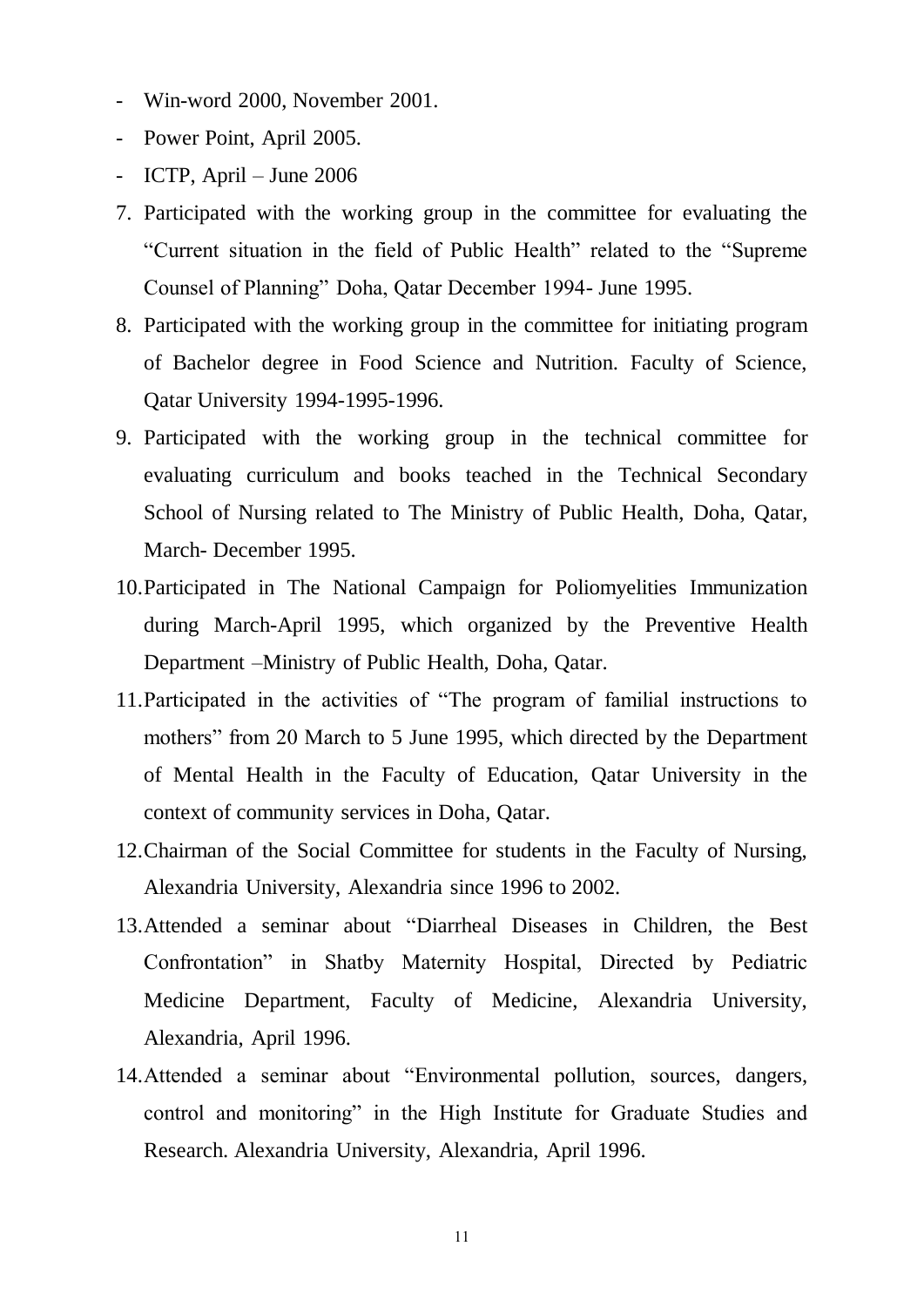- 15.Attended a seminar about "Public Health Aspects of Human and Animal Spongiform Encephalopathies" in Shatby University Hospital. Alexandria, May 1996.
- 16.Gave a lecture about "Women's Contribution in the Field of Nursing" in the British Council through the conference and exhibition "Through Women's Eye's". Alexandria, October 1996.
- 17.Attended a seminar about "Comprehensive Elderly Care" in the High Institute of Public Health, Alexandria University, Alexandria, January 1997.
- 18.Attended a seminar about "New Aspects of Breast Cancer Biology and Treatment" in the Medical Research Institute, Alexandria University, and Alexandria, February 1997.
- 19.Attended a seminar about "Research Management" in the Faculty of Nursing, Alexandria University, Alexandria, March 1997.
- 20.Attended a seminar about "Research Accreditation" in the Center of Nursing Research Development (CNRD) in the Higher Institute of Nursing, Cairo University, Cairo, May 1997.
- 21.Participated with the working committee in publishing "Community Health Nursing Textbook" in Arabic for the World Health Organization as a WHO document, June 1997.
- 22.Participated with the staff members of the Community Health Nursing Department in preparing and revising "Community Health Nursing Notes" for the undergraduate students in the  $1<sup>st</sup>$ ,  $3<sup>rd</sup>$  and  $4<sup>th</sup>$  grade in the Faculty of Nursing, Alexandria University, Alexandria in 1998 till now.
- 23.Attended the Egyptian Non-governmental Organization's Celebration of "International Women's Day" at the British Council, Cairo, March 1998.
- 24.Attended the "WHO Day of Tuberculosis" held in Chest Department, Faculty of Medicine, Alexandria, March 1998.
- 25. Attended a seminar about "Safe Motherhood" organized by The High Institute if Public Health, The World Health Organization and the Ministry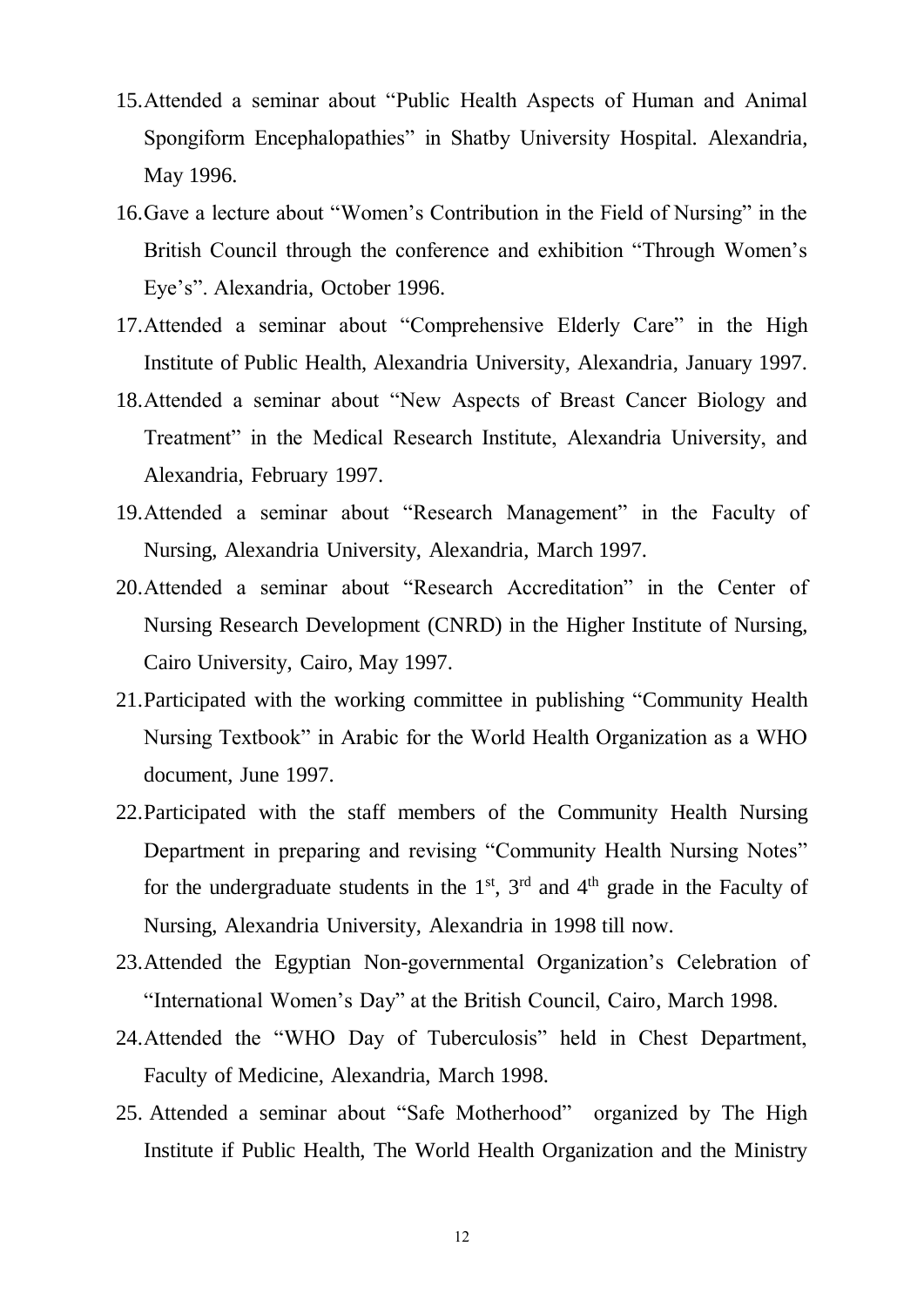of Health and Population at the High Institute of Public Health, Alexandria University, Alexandria, May 1998.

- 26.Committee member in curriculum development for essential maternal and child health care based on acquiring competency-based skills in the Healthy Mother Healthy Child Project in the Ministry of Health and Population in collaboration with John Snow Inc., Cairo, 1999 - 2001.
- 27.Member in the central committee for curriculum development of maternal and child health for the secondary technical nursing schools affiliated to the Ministry of Health and Population in collaboration with John Snow Inc., Cairo, March 2000.
- 28.Attended a seminar about "Epilepsy" organized by "SETI Center" for advice, training, studies on mental retardation affiliated to CARITAS-Egypt, Alexandria, March 2000.
- 29. Organizing committee member and participant in the  $1<sup>st</sup>$  and  $2<sup>nd</sup>$  training program for the African nurses about "Primary Health Care" as a part of Joint collaboration between the Norwegian Agency for Development Cooperation (NORAD) and the Egyptian Fund for Technical Cooperation with Africa (EFTCA) and the Faculty of Nursing, Alexandria University, Alexandria, May 28- July 4, 2000 and March 3- April 7, 2002.
- 30.Attended the ceremony for the national day of "Those with special needs" organized by the Non-Governmental Organizations working in the field of "Mental handicapping conditions" , Alexandria, Feb 2001.
- 31.Attended a seminar about "Spongiform Encephalopathy" organized by Arab Association for Public Health and Environmental Protection, the High Institute of Public Health, Alexandria, March 2001.
- 32.Attended a seminar about "Spongiform Encephalopathy" and "Brucellosis" organized by Faculty of Nursing in collaboration with Faculty of Medicine and Faculty of Veterinary, Alexandria, April 2001.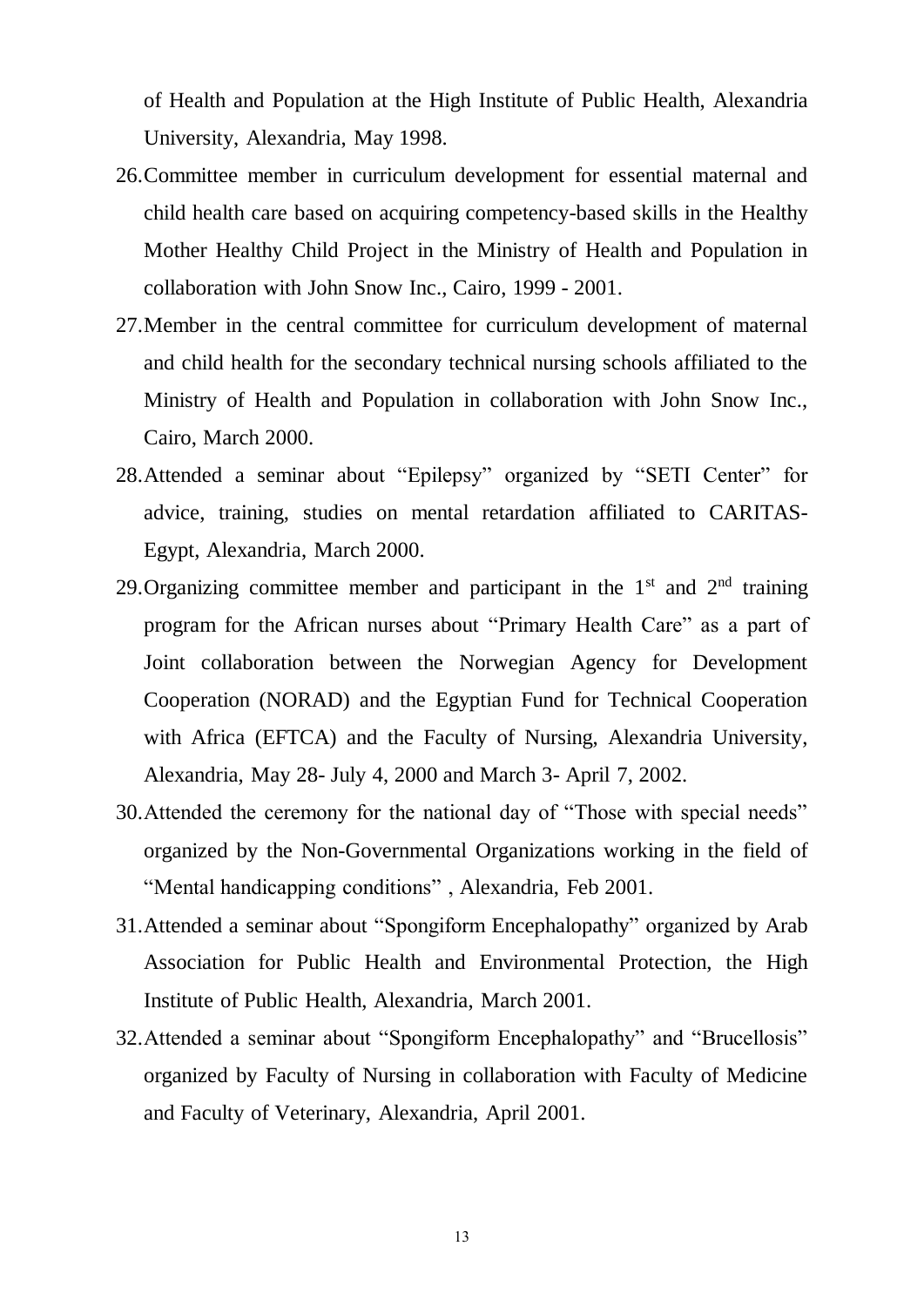- 33.Participated in a training program for nurses about "School injuries" organized by community medicine department, Faculty of Medicine, Alexandria, May 2001.
- 34.Participated in a training program for university students about "Hazards of smoking and addiction" organized by Faculty of Nursing, Alexandria, July 2001.
- 35.Gave a lecture about "Health of adolescents" organized by community health nursing department in collaboration with psychiatric nursing department and maternity nursing department, Faculty of Nursing, Alexandria, November 2001.
- 36.Attended a seminar about "Evidence-based practice/ Violence against women" Organized by the Faculty of Nursing, Cairo University, December 2001.
- 37.Attended a seminar about "Fit for future: An overview of youth lifestyle in Egypt" organized by the British Counsel and the High Institute of Public Health in Alexandria, March 2002.
- 38.Participated as an independent monitor in the National Program for Polio Eradication in collaboration with the WHO during September 2002.
- 39.Coordinator and participant in implementing the "Family Health Nurse" training program for nurses working at family health units/centers affiliated to the Ministry of Health and Population, as a joint collaboration between MOHP, The Institute of International Education (IIE) Development Training II (DT 2) – USAID Project and the Faculty of Nursing, Alexandria University conducted in Suez and Minya Governorates during the period from July – September 2003.
- 40.Head of the "Quality Control Committee" in the Faculty of Nursing, Alexandria University in the "Health Workforce Development Project" (HWD) in collaboration with the Ministry of Higher Education, Supreme Council of Universities, USAID Egypt and JHPIEGO Co., December 2003 to September 2004.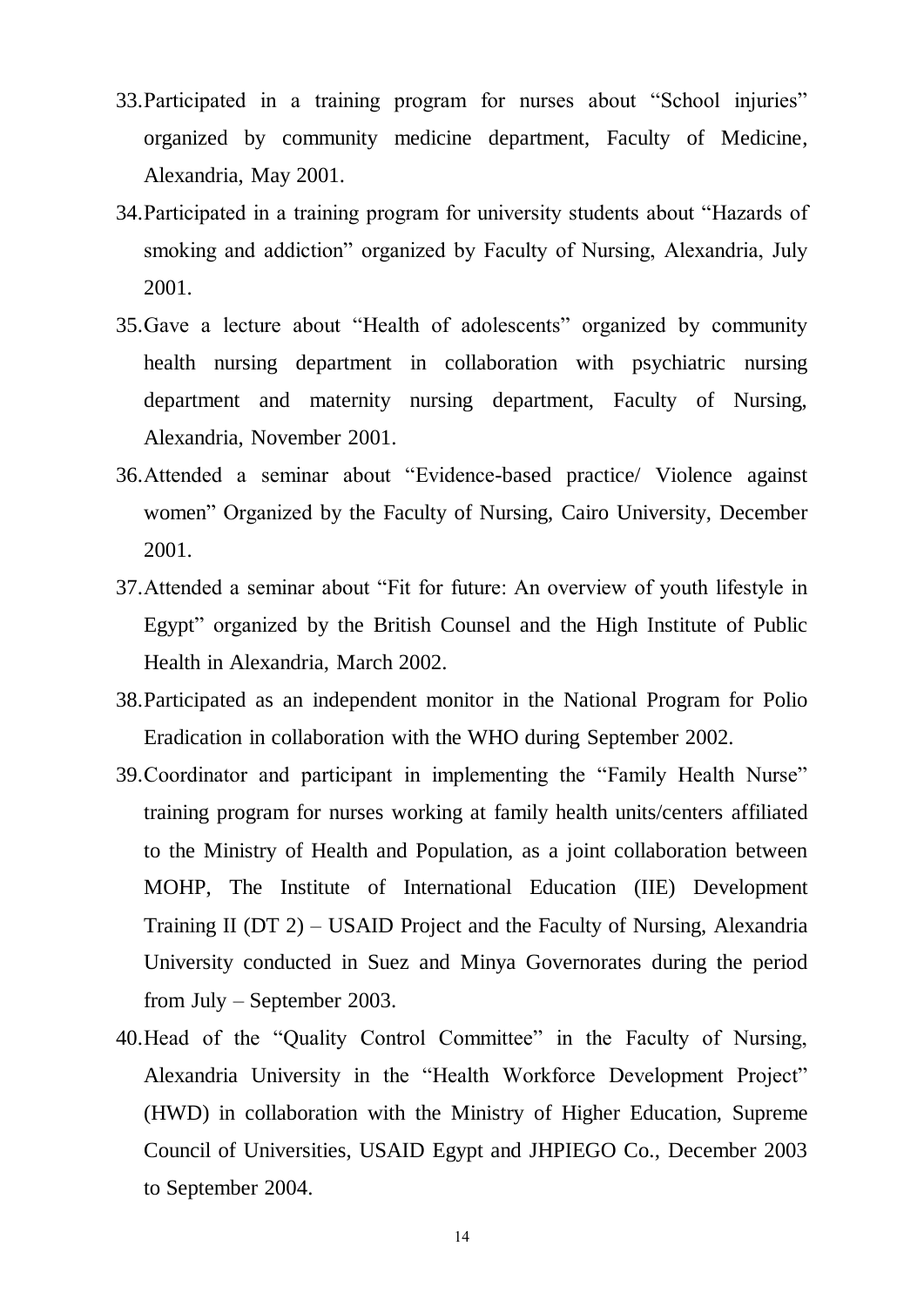- 41.Reviewer for "The Alexandria Scientific Nursing Journal", January 2004 till now.
- 42. Assistant coordinator and participant in implementing the "Family Practice Nurse" training program for nurses working at family health units/centers affiliated to the Ministry of Health and Population, as a joint collaboration between MOHP, The African Development Bank and the Faculty of Nursing , Alexandria University conducted in Qena Governorate (8 Programs) during the period from February – August 2006.
- 43.Head of Alexandria Team for implementing the "Family Practice Nurse" training program for nurses working at family health units/centers affiliated to the Ministry of Health and Population conducted in Alexandria Governorate (6 Programs), as a joint collaboration between MOHP, Integrated Development Consultants (IDC), Faculty of Nursing, Cairo University and Northern Ireland Center for Health Care Development (Nicare), during the period from April – September 2006.

## **AWARD**

- 1973-1974 High Academic Standing Scholarship from Alexandria University for Undergraduate Program.

#### **MEMBERSHIP**

- Egyptian Nursing Association, Cairo, Egypt.
- League of the Graduates of the Nursing Faculties.
- Friends of Mother's Milk Association.
- Alexandria Medical Association.
- Egyptian Nutrition and Health Coaching Association (ENHCA).

## **PUBLICATIONS**

1. "Assessment of mother's knowledge, practice and attitude about vaccination". Alexandria Journal of Pediatrics 1989; 3(3): 375-86.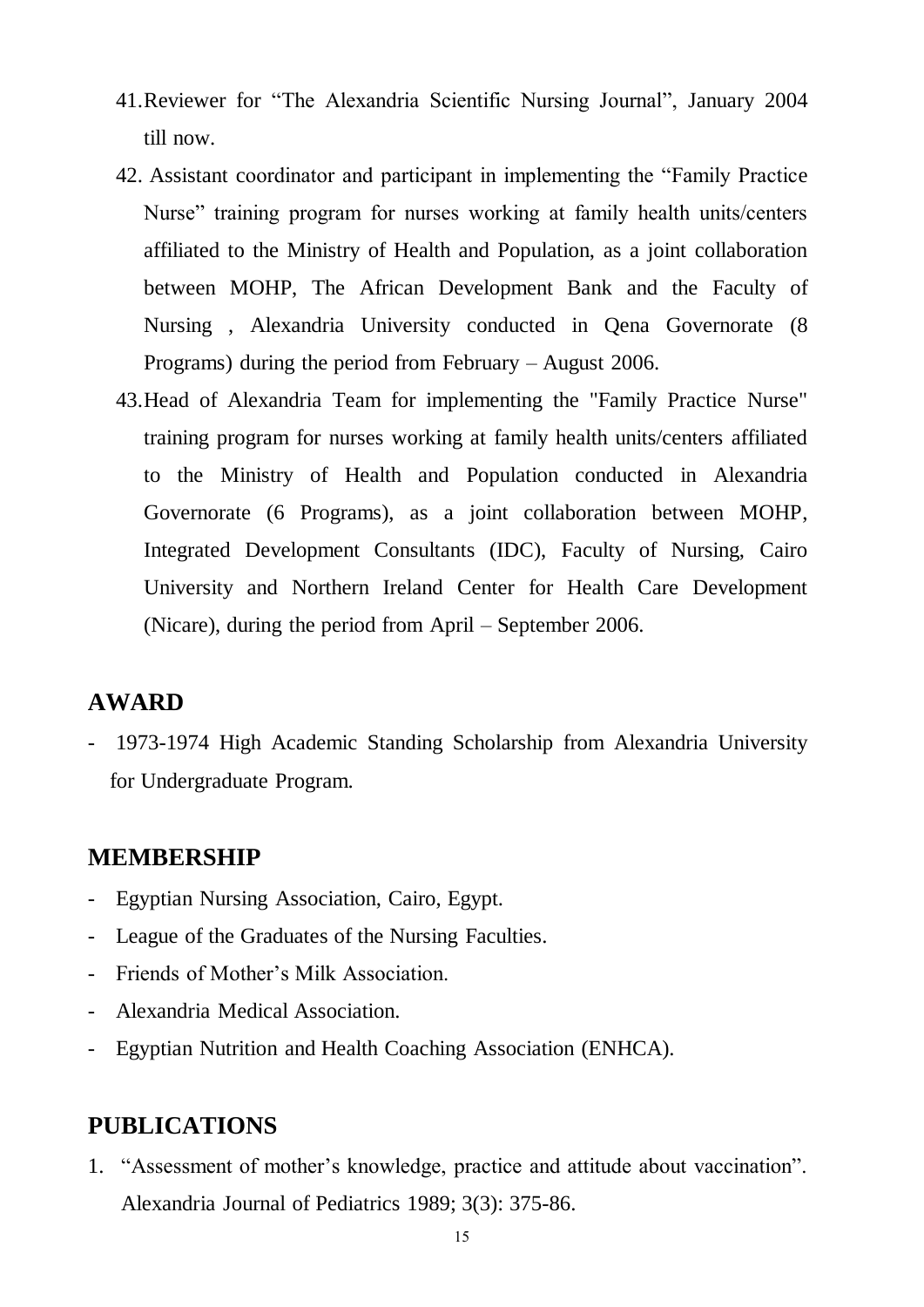- 2. "Nurse's and physicians' perception about the expended role of the nurse in MCH centers". Alexandria Journal of Pediatrics 1990; 4(1): 137-45.
- 3. "Evaluation of a follow up program for practicing breast self examination among the employees working in the HIN, Alexandria University". The Alexandria Medical Journal 1990; 32(3, 4): 212-23.
- 4. "Prevalence of female circumcision among preparatory school girls in Alexandria". Presented in the First International Scientific Nursing Congress, Higher Institute of Nursing, Alexandria University May 1990: 38-50.
- 5. "Awareness of Alexandria University students about AIDS". Presented in the First International Scientific Nursing Congress, Higher Institute of Nursing, Alexandria University May 1990: 178-93.
- 6. "Comparative study of assertive behavior among senior nursing students in Jordan and Egypt". The Egyptian Journal of Mental Health 1991; 32 (Annual No.): 3-15.
- 7. "Health beliefs of senior nursing students regarding breast cancer and breast self examination". The Bulletin of the High Institute of Public Health 1991; 21(2): 285-92.
- 8. "Nurse attitudes toward the elderly people". The Bulletin of the High Institute of Public Health 1991; 21(2): 321-31.
- 9. "Experience of married women with circumcision". The Bulletin of the High Institute of Public Health 1991; 21(3): 551-9.
- 10. "Factorial analysis of nursing scope in primary health care: Consumers view". Tanta Medical Journal 1992; 20(1): 744-54.
- 11. "Assessment of nutritional status of infants attending two MCH centers in Alexandria as judged by weight/age index". Alexandria Journal of Pediatrics 1993; 7(1): 129-49.
- 12. "Inservice training program for nurses working in El-Shatby Maternity Hospital in Alexandria about breast feeding". Alexandria Journal of Pediatrics 1995; 9(4): 391-9.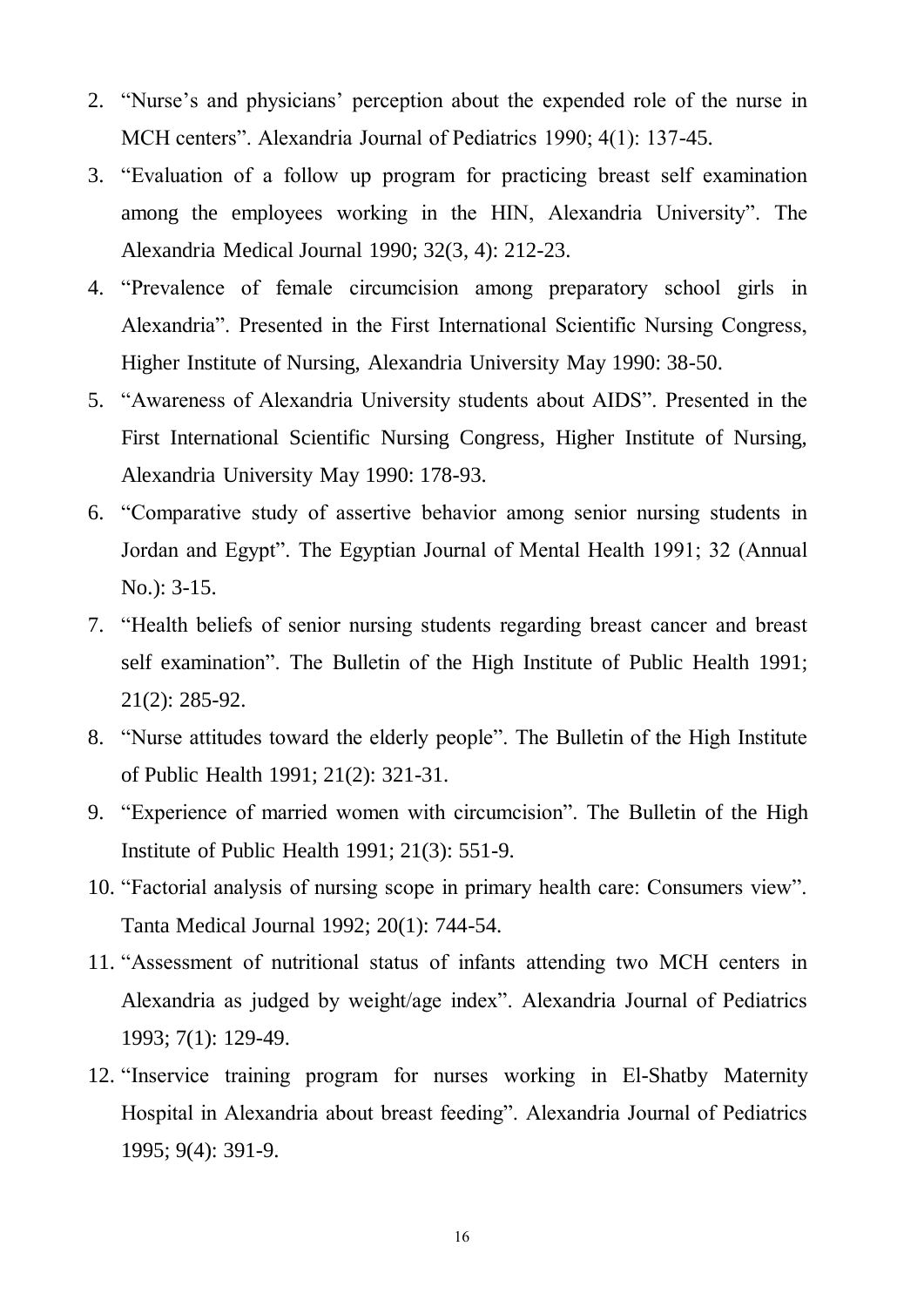- 13. "Domestic violence in Egypt". The Ninth International Congress on Women's Health Issues 1998; University of Alexandria, Faculty of Nursing, Alexandria: 1-14.
- 14. "Osteoporosis and women at menopause". ". The Ninth International Congress on Women's Health Issues 1998; University of Alexandria, Faculty of Nursing, Alexandria: 1-14.
- 15. "Appraising the healthy life-style behaviors of female university students". The New Egyptian Journal of Medicine 1998; 19(suppl. 4): 49-56.
- 16. "Family needs of chronic hemodialysis clients". The Bulletin of the High Institute of Public Health 1999; 29(3): 359-72.
- 17. "Epidemiological study of scholastic underachievement among primary school children in Alexandria: Prevalence and causes". The New Egyptian Journal of Medicine 1999; 21(3): 132-41.
- 18. "Do elderly clubs in Alexandria meet the needs of their consumers?" The Journal of the Egyptian Public Health Association 1999; 74(5, 6): 601-26.
- 19. "Preventive program for home injuries among rural children in Egypt and Oman". Alexandria Journal of Pediatrics 2000; 4(1): 65-71.
- 20. "Premarital counseling: View of the target group". The Journal of the Egyptian Public Health Association 2000; 75(1, 2): 31-51.
- 21. "Transitions to adulthood: The health of Egyptian adolescents". Review article pressented to the Nursing Scientific Committee in December 2000.
- 22. "Impact of occupational hazards on health status of workers in Petroleum Industries in Alexandria", Alexandria Scientific Nursing Journal, 2002, 1(1): 49-67.
- 23."Health complaints among children working in agriculture". Alexandria Journal of Pediatrics 2005; 18 (1):165-73.
- 24."Effect of implementing safety education program on the exposure to agricultural work hazards among preparatory school pupils". Medical Journal of Cairo University 2010; 78 (2): 63-73.